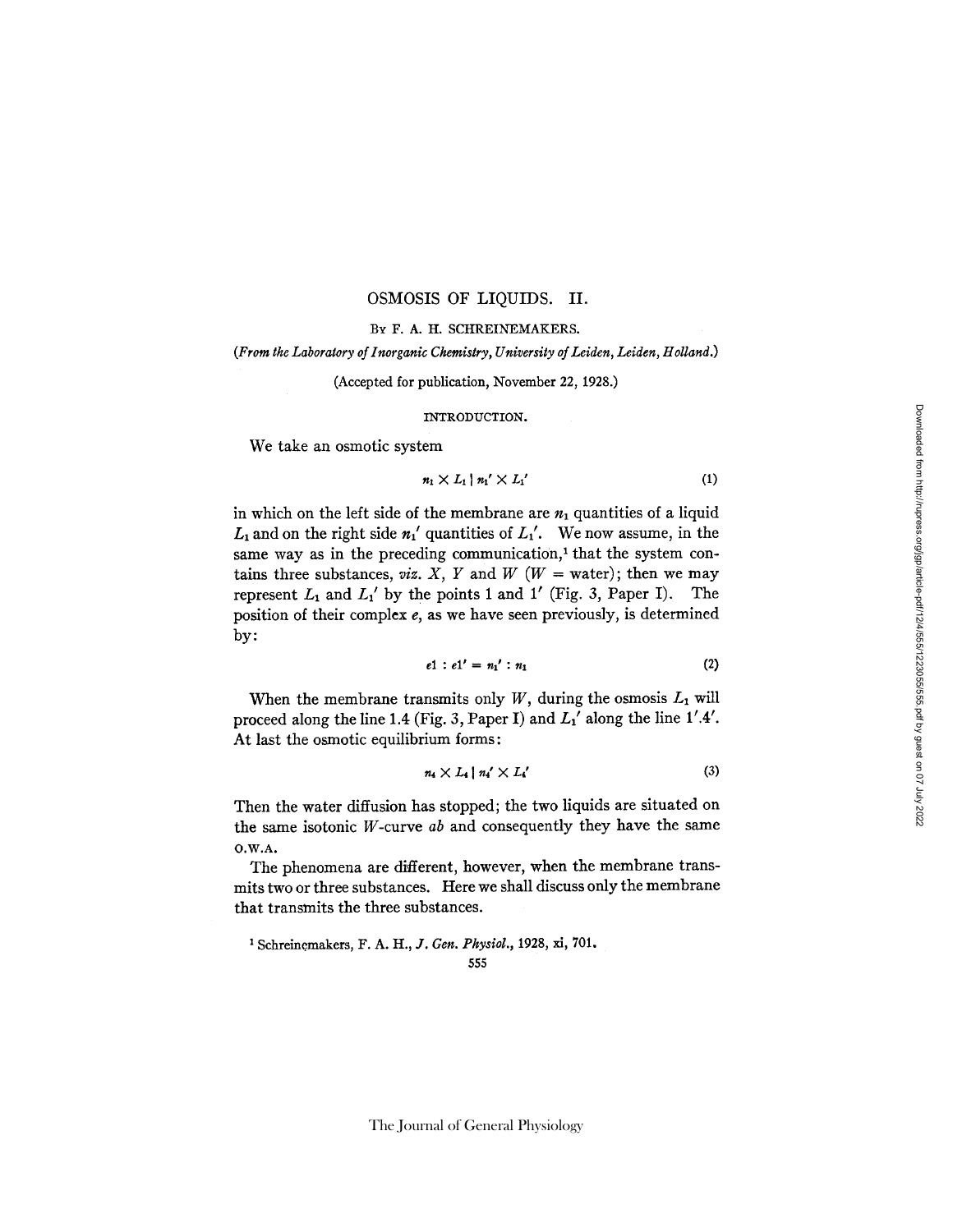## *The Theoretical Osmosis Path.*

We represent the liquids of system  $(1)$  by the points 1 and 1' in Fig. 1; in order to save place, the sides and angle points of the triangle *WXY* have been omitted. The complex of both the liquids is represented by point  $e$ ; its position has been determined by  $(2)$ .

As soon as the osmosis has begun and the substances  $X$ ,  $Y$  and  $W$ diffuse through the membrane in some direction or other, the liquids change their compositions. After a time  $t_2$  the left side liquid has arrived  $e.g.$  in point 2 and the right side liquid in point  $2'$  (Fig. 1). As the quantities of the liquids have also changed now, we represent them by  $n_2$  and  $n_2'$ . Consequently system (1) has now passed into:

$$
n_2 \times L_2 \mid n_2' \times L_2'
$$
 (4)

Of course the total quantity of the two liquids remains constant during the osmosis; we have, therefore:  $n_2 + n_2' = n_1 + n_1'$ . The total composition of the system also remains constant; consequently the line  $2.2'$  also runs through point  $e$ . Instead of  $(2)$  we now have however:

$$
e2 : e2' = n_2' : n_2 \tag{5}
$$

After a time  $t_3$  the left side liquid has arrived in a point 3 and the right side liquid in a point 3'; we then have a system:

$$
n_3 \times L_3 \mid n_3' \times L_3' \tag{6}
$$

For this we obtain:

$$
n_3 + n_3' = n_2 + n_2' = n_1 + n_1'
$$

The line 3.3' also runs through point  $e$ ; we now have:

$$
e3 : e3' = n_3' : n_3 \tag{7}
$$

Of course the same obtains for all systems that have formed during the osmosis. At the end of the osmosis the two liquids must be in osmotic equilibrium with one another. If only one substance passes through the membrane, then, as we have seen in Paper I, the two final liquids are different. If, however, the membrane is permeable with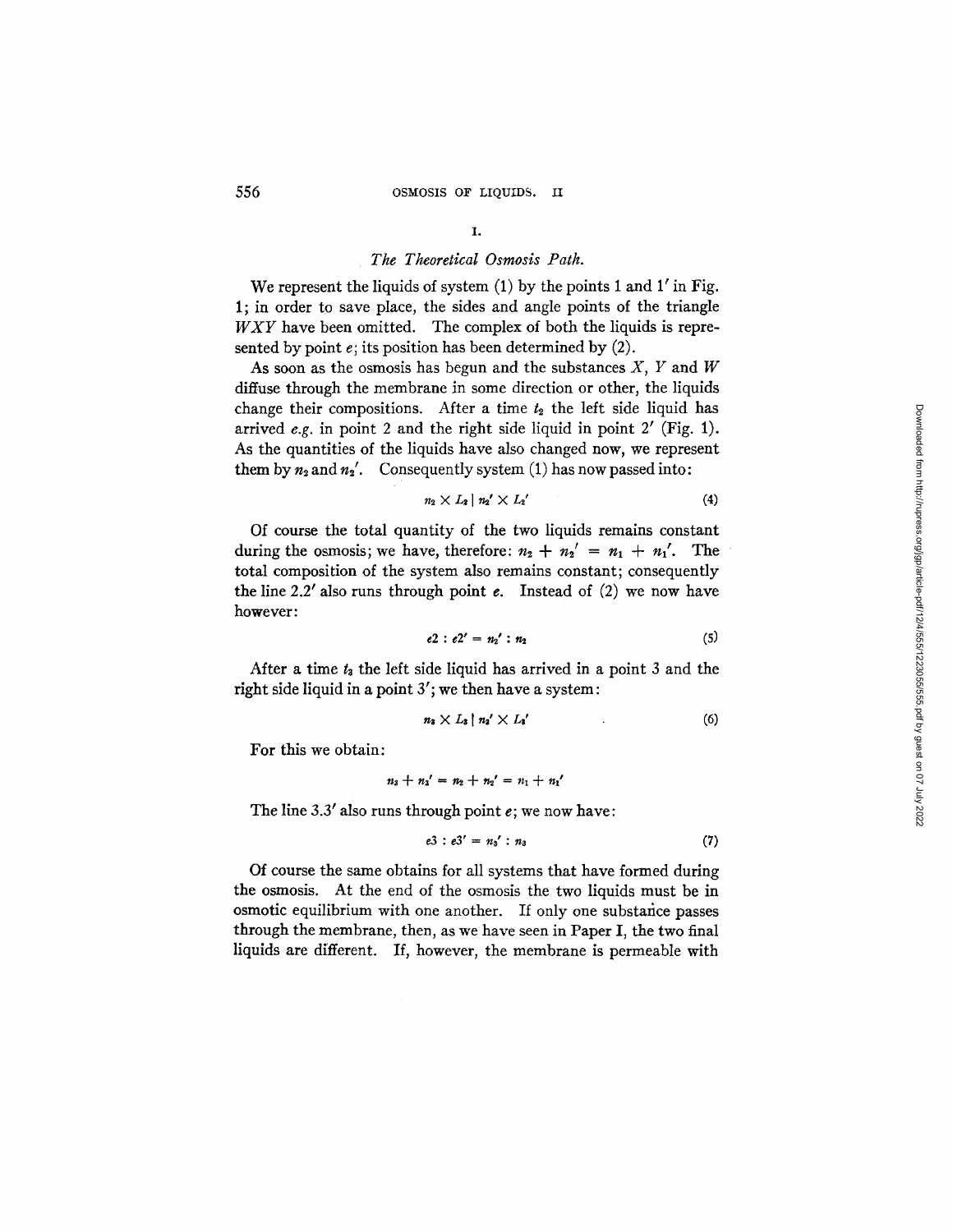respect to all substances, then the same final liquid must form on both sides of the membrane;<sup>2</sup> it is clear that this liquid is represented by point e. At the end of the osmosis, therefore, we get the system:

$$
L_{\epsilon} \mid L_{\epsilon} \tag{8}
$$

During the osmosis the left side liquid, therefore, proceeds along a curve  $1.2.3 \ldots e$ , the right side liquid along a curve  $1'.2'.3'. \ldots e$ ; the arrows indicate the direction in which theliquids proceed along these curves. We call these curves "the osmosis path" of the left and right side liquids; together they form the "osmosis path" of the system. In Figs. 2 and 4 osmosis paths have been drawn, which have



been determined experimentally and will be more fully discussed later on. We shall call liquids, present at the same moment on both sides of the membrane *(e.g.* 1 and 1' or 2 and 2' etc.), "conjugated" liquids; the points representing those liquids are called conjugated points; the lines, uniting two conjugated points (e.g. 1.1' or 2.2' etc.) are called conjugation lines. Therefore, the conjugation lines of an osmosis path all run through a point e, which represents the composition of the complex and consequently of the final liquid too. Reciprocally every

2 We here assume that no unmlxing into 2 or more liquids will occur in the **system.**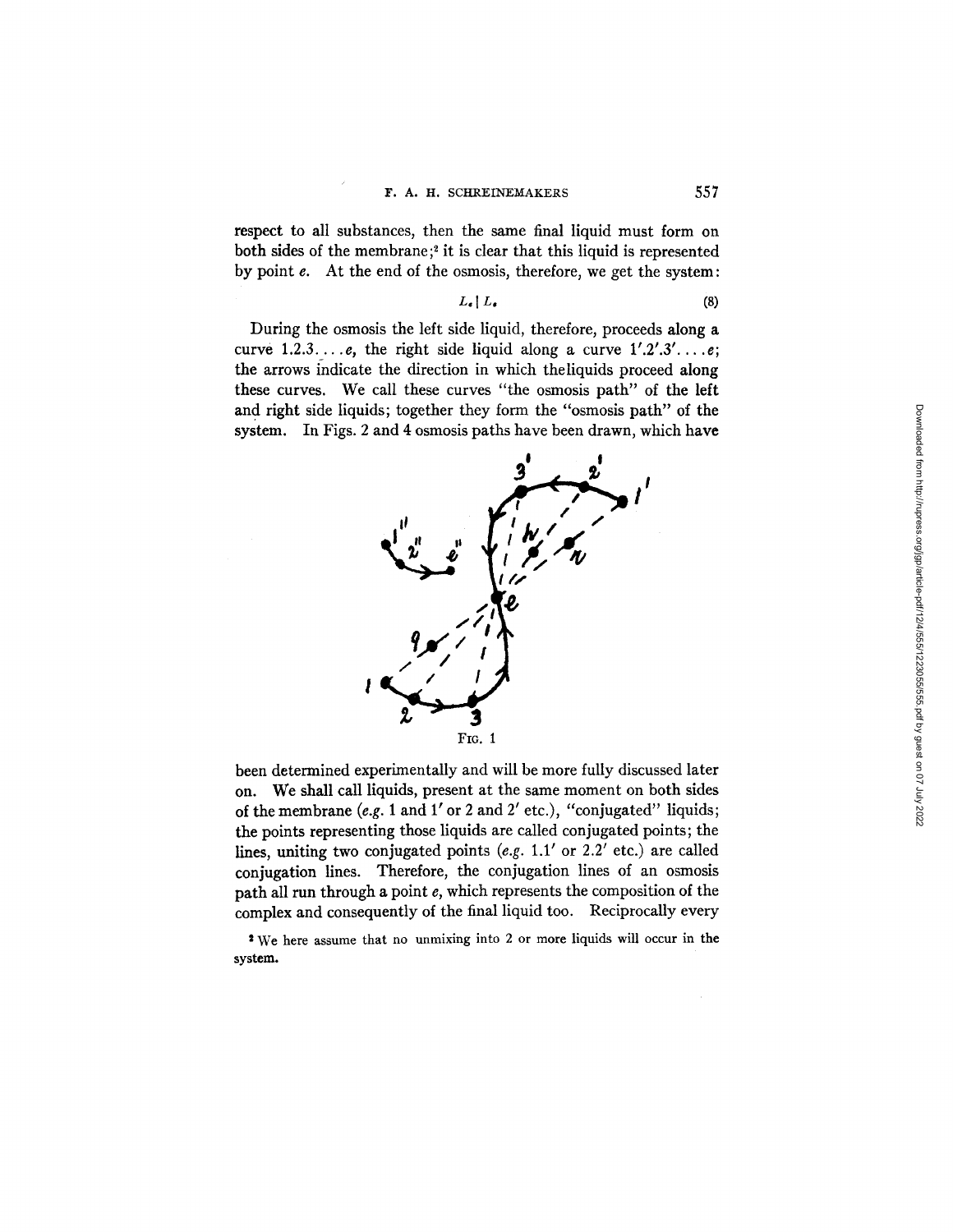straight line, going through point  $e$ , is a conjugation line; the points of intersection represent two liquids, to be found at a certain moment on both sides of the membrane.

The osmosis path of system (1) starts in Fig. 1 from the points 1 and 1'; its form, however, depends on several other factors, some of which we are going to discuss.

(a) The form of the path depends on  $n_1:n'_1$  viz. on the ratio of the quantities of the liquids, which are brought on both sides of the membrane. For if we alter this ratio, it will be seen from (2) that the position of final point  $e$  on line 1.1' also changes; we imagine this *e.g.* in  $q$  (or  $r$ ). Of course the new osmosis path which must now run through  $q$  (or r) has another form than the path running through point e. Consequently an infinite number of paths start from the points 1 and 1' determined by the ratio  $n_1:n'_1$ ; we are able to prove that these paths touch one another in the points 1 and 1'.

(b) The form of the path depends on the direction in which and the velocity with which the substances diffuse through the membrane at any moment; consequently this form also depends on the nature of the membrane used and will, therefore, differ with different membranes. Later on we shall make this clear with some examples and discuss it in connection with other phenomena.

### II°

## *The Experimental Osmosis Path.*

If we leave an osmotic system

$$
n_1 \times L_1 \mid n_1' \times L_1'
$$
 (9)

in which the two liquids and their quantities have been absolutely determined, alone, then it will change in a definite way, At a moment  $t_2$  we then have a system

$$
n_2 \times L_2 \mid n_2' \times L_2'
$$
 (10)

in which again the two liquids and their quantities have been completely determined. Consequently the system proceeds along a definite path (1.2.3.e and *1'.2'.3'.e* of Fig. 1) ; we call this the "theoretical" path. If, however, in order to find out the composition of the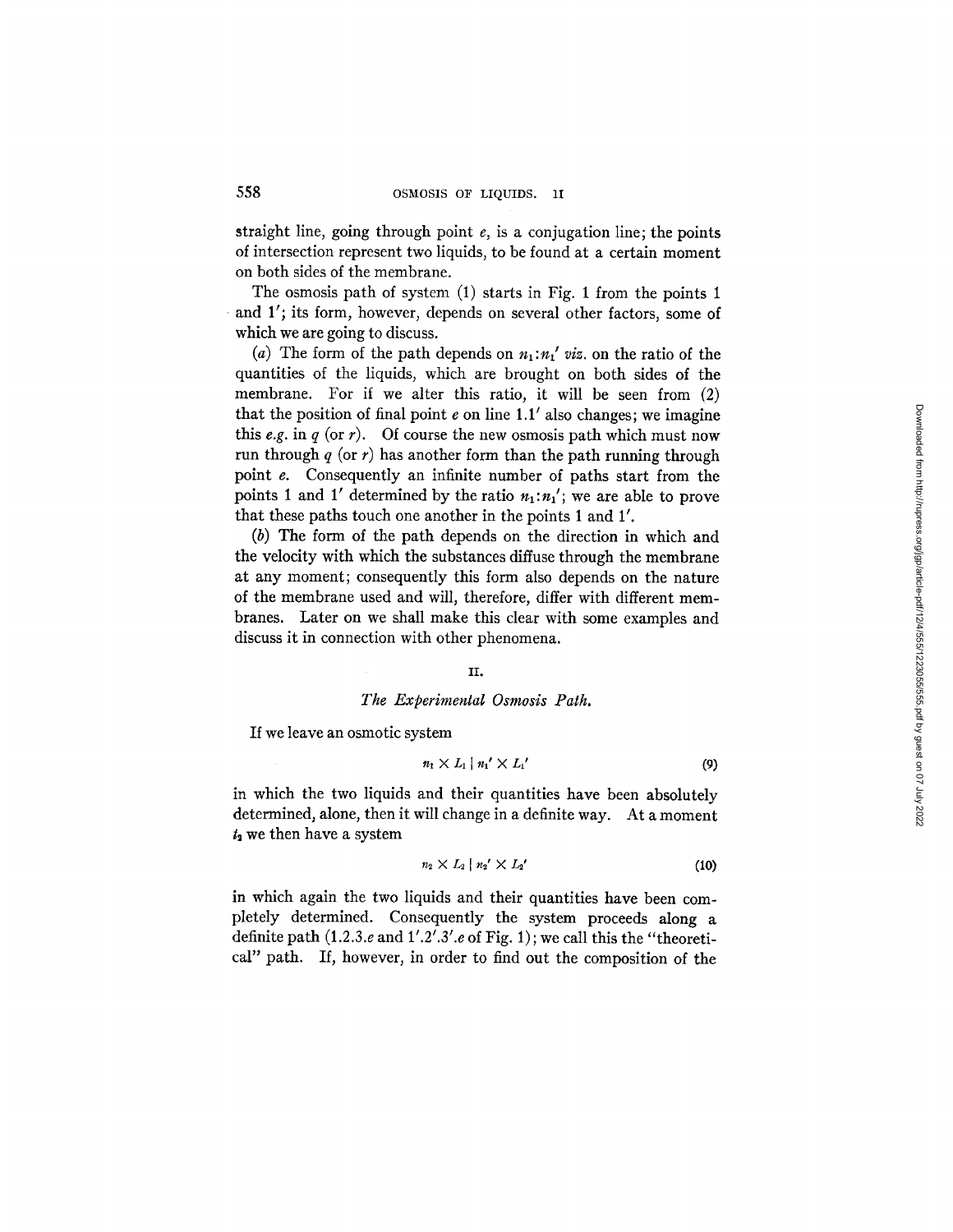liquids of (10) we take away a little of these liquids, then we have instead of (10) the new system:

$$
(n_2 - q) \times L_2 \mid (n_2 - q') \times L_2' \tag{10a}
$$

 $q$  and  $q'$  represent the quantities, taken away. Although (10) and  $(10a)$  consist of the same liquids, they still have another final liquid as a rule. Of course that of (10) is situated in point  $e$ ; that of (10a) is situated in a point h on the conjugation line 2.2' (Fig. 1).

In accordance with  $(5)$  for  $e$  we obtain:

 $e2 : e2' = n_2' : n_2$ 

For point  $h$  we obtain, however:

 $h_2 : h_{2'} = (n_2' - q') : (n_2 - q)$ 

Consequently  $e$  and  $h$  are different points, unless accidentally:

$$
q: q'_{\underline{k}} = n_2: n_2'
$$

System (10) which we no longer have, would, therefore, proceed along the paths 2.3.e and  $2^{\prime}.3^{\prime}.e$ ; system  $(10a)$  which we do have proceeds, however, along the paths  $2.h$  and  $2'.h$  which have not been drawn; consequently both systems proceed along different paths, which touch one another, however, in the points 2 and 2'. (Cf. paragraph  $(a)$ .) Of course the conjugation lines of system  $(10)$  all run through point  $e$ , those of  $(10a)$  through point  $h$ .

If we take in (10) *e.g.*,  $n_2 = 240$  and  $n_2' = 260$ , then we have the system:

$$
240 \times L_{\scriptscriptstyle 2} \,|\, 260 \times L_{\scriptscriptstyle 2}^{\,\prime}
$$

If we take away 5 gm. on both sides, then we get:

 $235 \times L_2$  |  $255 \times L_3'$ 

For the points  $e$  and  $h$  we obtain, therefore:

$$
e2 : e2' = 260 : 240 = 1.083 : 1
$$
  

$$
h2 : h2' = 255 : 235 = 1.085 : 1
$$

In Fig. 1 point  $h$  must be situated very closely to  $e$ ; consequently the paths of both systems will practically coincide. As we have to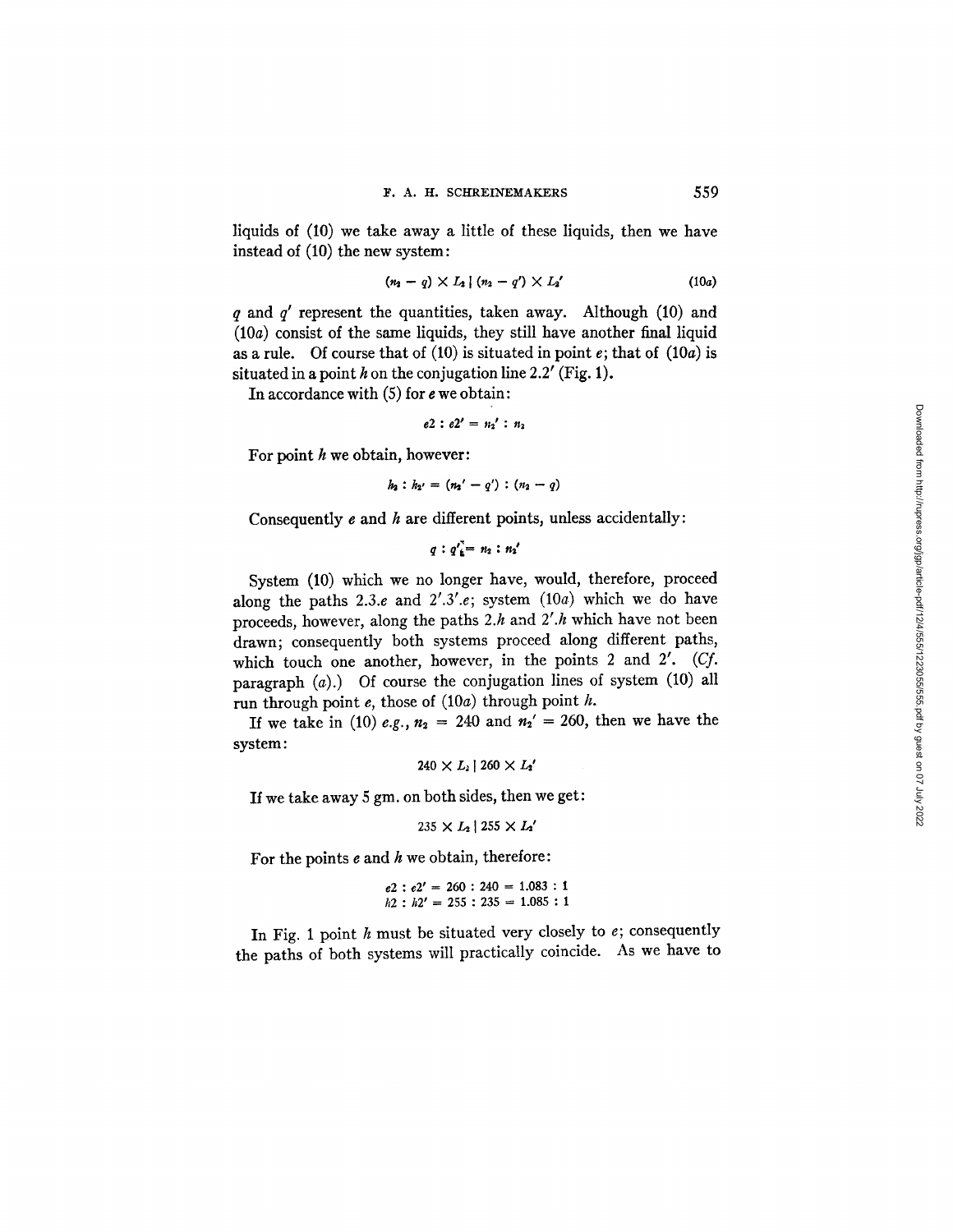take away a little of the liquids now and then for the experimental determination of a path, we consequently do not define the theoretical path, but a succession of parts of theoretical paths; they pass into one another continually in the points which have been determined experimentally. We call this path the "experimental." The less we change the ratio of the two liquids in taking away little quantities of them, the less the experimental will differ from the theoretical path.

### III.

# *The Path of the Membrane.*

As the substances  $X$ ,  $Y$  and  $W$  diffuse, the membrane must also contain these three substances; consequently we may say that the membrane contains a liquid, the composition of which changes continually during the osmosis. If in Fig. 1 we represent this liquid by a point, then, during the osmosis, this proceeds along a curve  $(1''.2''.e''$  Fig. 1); therefore ,we call this the "path of the membrane."

Consequently we have to distinguish three paths, *viz.* the path of the left side liquid  $(1.2.e)$ , the path of the right side liquid  $(1'.2'.e)$ and the path of the membrane  $(1''.2''.e'')$ . Of course the final liquid  $e''$  of the membrane generally has another composition than the final liquid e. Therefore, the theoretical and experimental paths of a system depend besides upon the quantity and the composition of the liquid absorbed by the membrane. If, however, we have a small and thin membrane and much liquid, this influence may be neglected; if, however, we have a large or thick membrane, this influence may be very strong. We shall refer to this later on.

#### IV,

### *Some Examples.*

Now we shall discuss some paths which we have determined in the systems:

$$
Water \mid L_1' \tag{11}
$$

The right side liquid consists of:

 $X = \text{NaCl}$   $Y = \text{Na}_2\text{CO}_3$   $W = H_2\text{O}$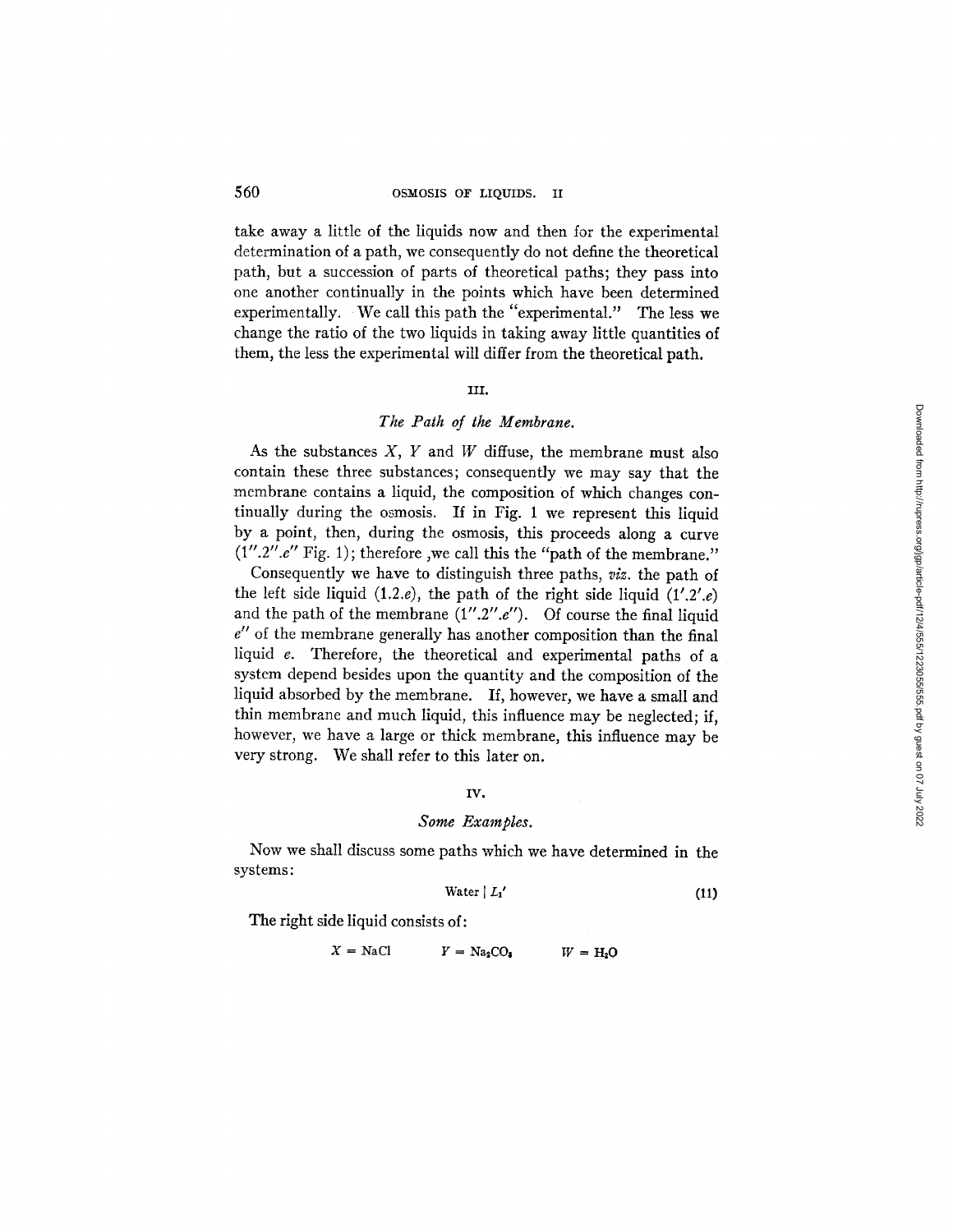On the left side of the membrane is pure water, which, however, takes in  $X$  and  $Y$  at once and passes into a ternary liquid. The membrane of these systems consisted of a pig's bladder, which had been degreased with ether. The results of the determinations<sup>3</sup> are found in the Tables I-IV. In the first column of I-III we find the number of the determination under t, the time, *viz.* the number of hours after

| и<br>. |  |
|--------|--|
|--------|--|

|     | Х     |       | X     |       |
|-----|-------|-------|-------|-------|
|     |       |       | 6.991 | 9.021 |
|     | 1.263 | 1.423 | 5.802 | 7.732 |
| 19  | 2.242 | 2.388 | 4.992 | 6.950 |
| 31  | 2.739 | 3.109 | 4.536 | 6.452 |
| 51  | 3.316 | 3.533 | 4.195 | 6.123 |
| 91  | 3.646 | 4.216 | 3.877 | 5.665 |
| 118 | 3.682 | 4.410 | 3.803 | 5.437 |

|   |     | X      | w     | Χ      |       |
|---|-----|--------|-------|--------|-------|
|   |     |        | 0     | 6.729  | 9.057 |
|   | 17  | 1.246  | 0.387 | 5.663  | 8.268 |
| 3 | 29  | 2.756  | 1.163 | 4.557  | 7.430 |
| 4 | 41  | 3.589  | 1.930 | 3.876  | 6.856 |
|   |     |        |       |        |       |
| 5 | 69  | 3.823  | 2.763 | 13.762 | 6.400 |
| 6 | 101 | 14.179 | 3.547 | 3.792  | 5.988 |
|   | 143 | 4.138  | 4.319 | 3.843  | 5.688 |
| 8 | 311 | 3.934  | 5.260 | 3.901  | 5.378 |

TABLE II.

the beginning of the osmosis. We find in the third and fourth columns under X the amount of NaCl and under Y the amount of  $Na_2CO_3$  of the left side liquid; in the fifth and sixth columns we find the same for the right side liquid. The concentrations have been given in per cent of weight. As the  $W$  amount of the liquids follows at once from the  $X$ and Y amounts, this has not been given.

3 They have been done in collaboration with G. M. A. Kayser and L. J. van **der** Wolk.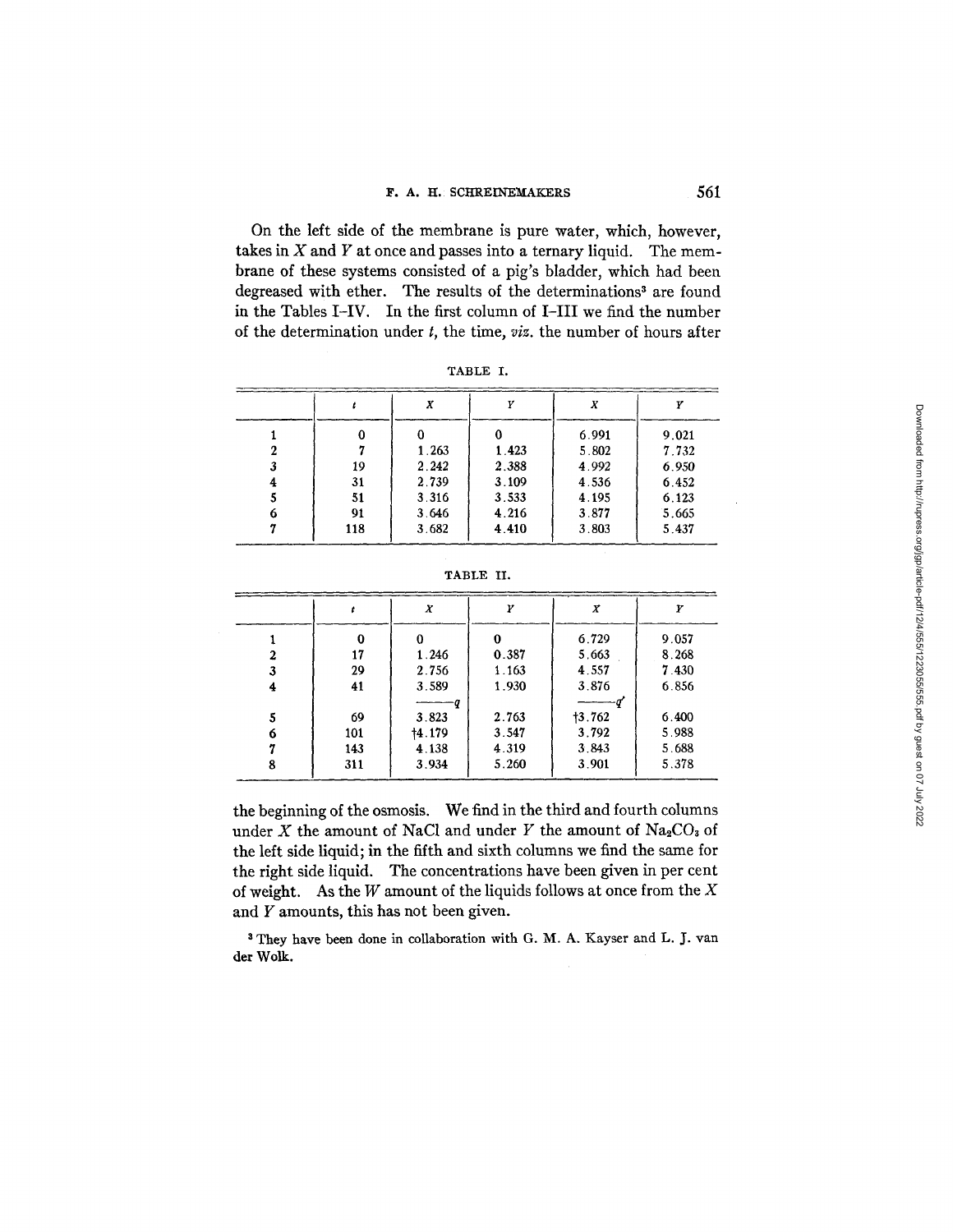## 562 OSMOSlS OF LIQUIDS. II

*System I (Table I).*—If with the aid of Table I we draw the osmosis path of this system, we get a path such as has been represented schematically by *W2e* and 1'.2'.e in Fig. 2. The left side path *We* is situated below, the right side path  $1'e$  above the conjugation line  $W1'$ . We see from Table I and Fig. 2 that the X and Y amount of

|    |     | X      | Y     | X      | У     |
|----|-----|--------|-------|--------|-------|
|    | 0   | 0      | 0     | 9.222  | 8.976 |
| 2  | 4   | 0.377  | 0.087 | 8.781  | 8.811 |
| 3  | 12  | 1.223  | 0.334 | 8.024  | 8.489 |
| 4  | 24  | 2.366  | 0.695 | 7.149  | 8.056 |
| 5  | 36  | 3.319  | 1.054 | 6.494  | 7.685 |
| 6  | 54  | 4.391  | 1.640 | 5.852  | 7.211 |
|    | 78  | 5.212  | 2.417 | 5.431  | 6.702 |
|    |     | -9     |       |        |       |
| 8  | 108 | 15.666 | 3.258 | 5.262  | 6.206 |
| 9  | 145 | 5.651  | 4.051 | 15.260 | 5.903 |
| 10 | 193 | 5.551  | 4.660 | 5.278  | 5.650 |
| 11 | 240 | 5.478  | 5.024 | 5.308  | 5.534 |

TABLE IIL

TABLE IV.

|           | X      | v      | Membrane          | Type      |
|-----------|--------|--------|-------------------|-----------|
| 1(I)      | 6.991  | 9.021  | $H^a$             |           |
|           | 7.363  | 9.194  | $H^b$             |           |
|           | 9.238  | 9.165  | $H^{\mathfrak o}$ |           |
| $4$ (II)  | 6.729  | 9.057  | VIe               | п         |
| э         | 12.006 | 7.019  | VIi               | п         |
| $6$ (III) | 9.222  | 8.976  | VI <sup>h</sup>   | ПT        |
|           | 9.227  | 8.984  | V1 <sup>d</sup>   | II or III |
|           | 4.681  | 10.107 | VI <sup>e</sup>   | II or III |

the left side liquid continually increases during the osmosis; that of the right side liquid decreases. Calculating the  $W$  amount, we find that the  $W$  amount of the left side liquid continually decreases during the osmosis; that of the right side liquid increases.

We may represent the progress of the osmosis still in another way. For this purpose we plot the time t of the osmosis on a horizontal axis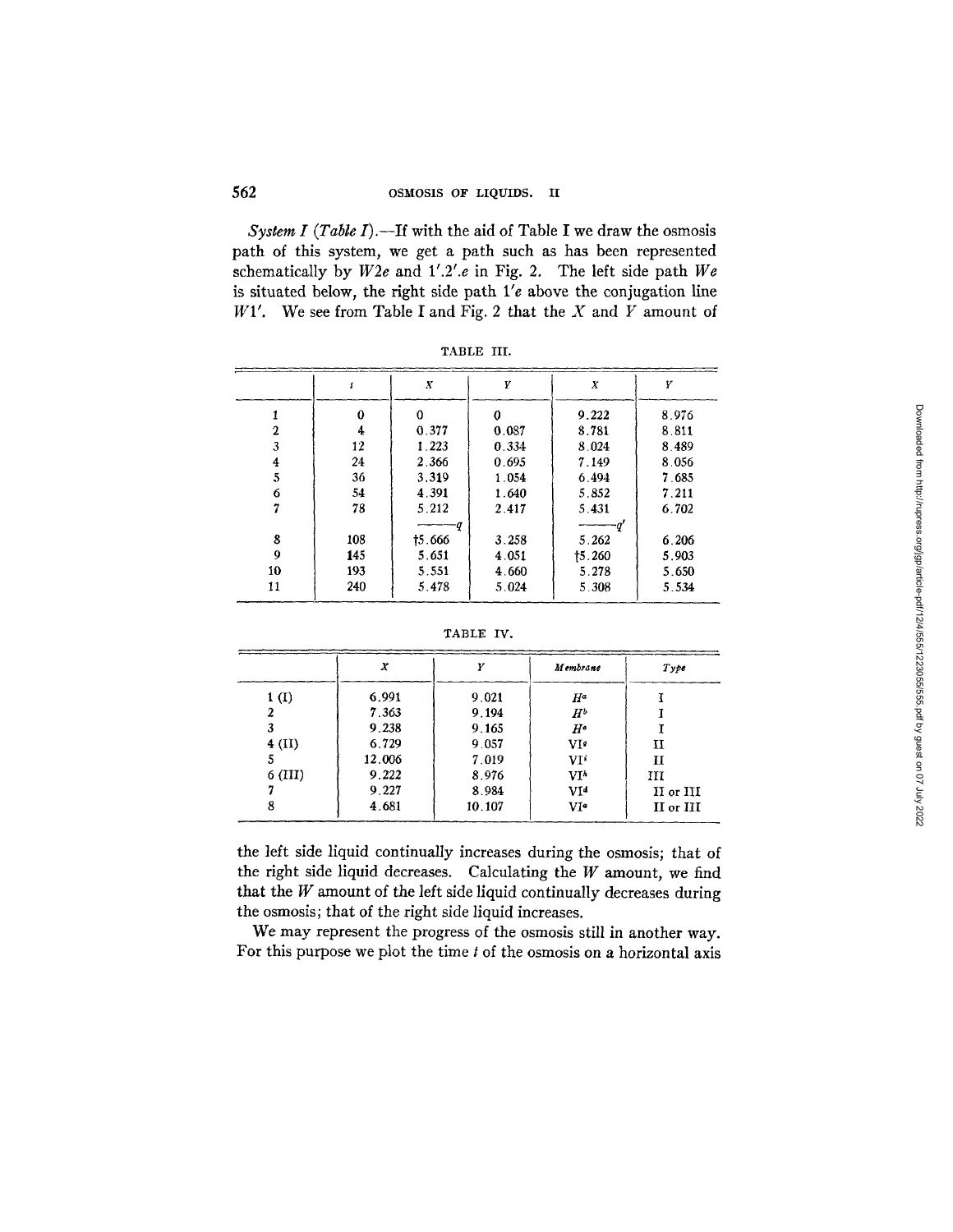(Fig. 3) with the aid of Table I; on the vertical axis we may plot either the  $X$ , the  $Y$  or the  $W$  amount of the two liquids. If we plot the  $X$  amount, we get an  $X.t$  diagram such as has been drawn schematically in Fig. 3: The fully drawn curve O.2.3.e obtains for the left side liquid, the dotted curve 1'.2'.3'.e for the right side liquid. The final point e of the two paths is situated at infinite distance; consequently both paths approach one another asymptotically. With the aid of Table I the reader can easily draw the *Y.t* and *W.t*  diagram of this system himself. We can also summarize the previous considerations in a scheme.



This means  $(cf. Paper I)$  that the left side liquid has a smaller  $X$ and  $Y$  amount, but a larger  $W$  amount than the right side liquid. An arrow pointing upwards indicates that the concentration increases; an arrow pointing downwards indicates that the concentration decreases. This shows therefore, that during the osmosis the  $X$  and  $Y$ amounts of the left side liquid increases, that of the right side liquid decreases; the  $W$  amount of the left side liquid decreases, that of the right side liquid increases. Consequently during the osmosis the liquids change (Paper I) their  $X$ ,  $Y$  and  $W$  amounts normally.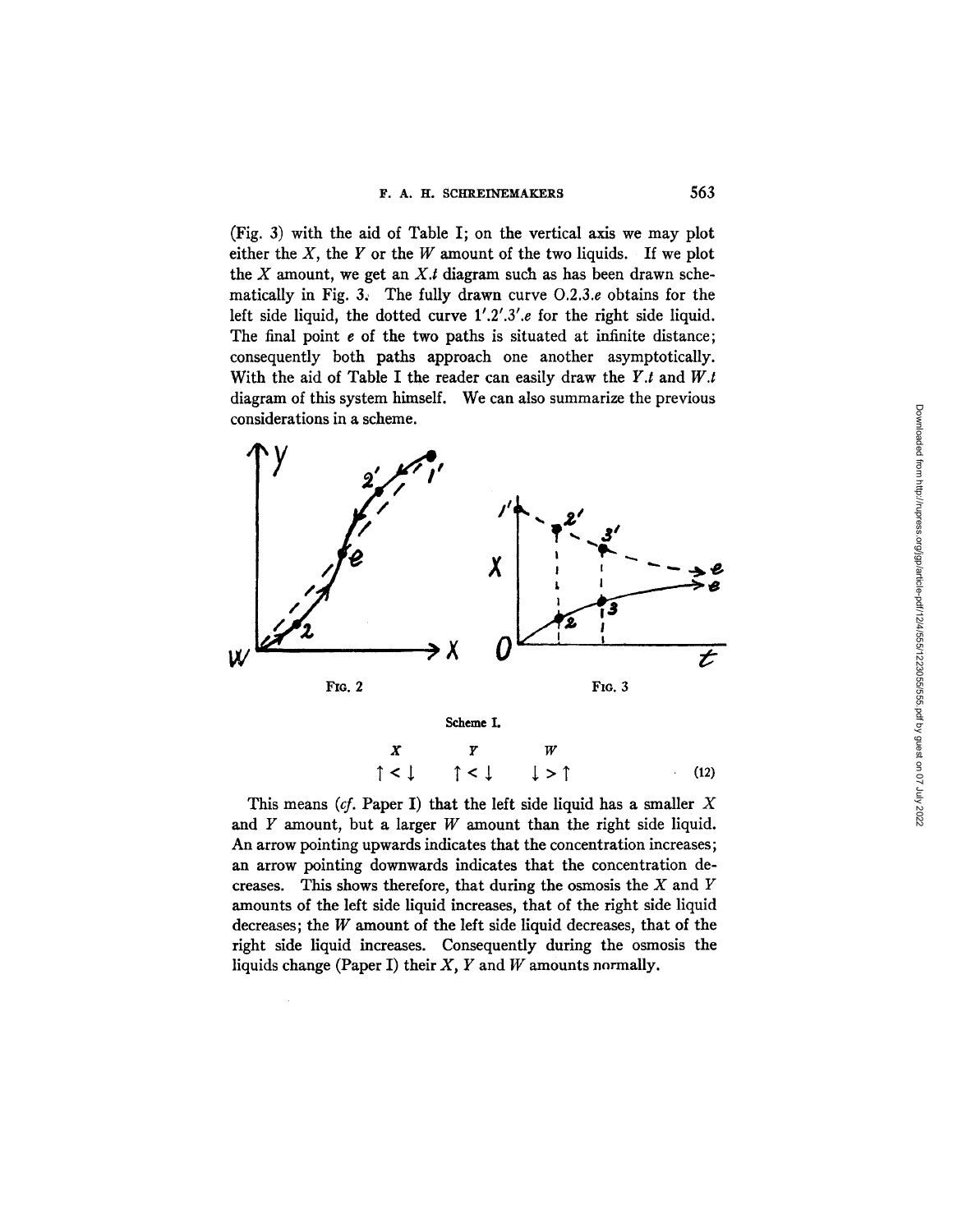*System II (Table II).*--If we draw the osmosis path of this system with the aid of Table II, we get the curves *W.q.5.6.e* and *l'.q'.5'.6'.e*  of Fig. 4; the *X.t* diagram has been represented in Fig. 5. For the sake of clearness both figures have been strongly schematised.

It appears from Table II that during the osmosis the  $X$  amount (consequently NaC1) of the left side liquid at first increases till the determination marked  $\dagger$  (*viz.* 4.179 per cent NaCl) and decreases afterwards. Consequently in the vicinity of  $n^{\circ} = 6$  the left side liquid gets a maximum  $X$  amount; we shall plainly say that this maximum coincides with point 6. Consequently the left path *Wq56e* must have



a vertical tangent in point 6 of Fig. 4; in point 6 of Fig 5 this tangent is horizontal. The  $X$  amount of the right side liquid at first decreases till the determination marked  $\dagger$  (*viz.* 3.762 per cent NaCl) and afterwards increases. Therefore, in the vicinity of  $n^{\circ} = 5'$  the right side liquid gets a minimum  $X$  amount; again we assume that it coincides with point 5'. The right path 1'  $q'$  5' 6' e must, therefore, have a vertical tangent in point 5' of Fig. 4 and a horizontal tangent in point 5' of Fig. 5. It also appears from Table II that between the determinations 4 and 5 the left side and the right side liquids have had the same  $X$  amount. This has been indicated in the table by the hori-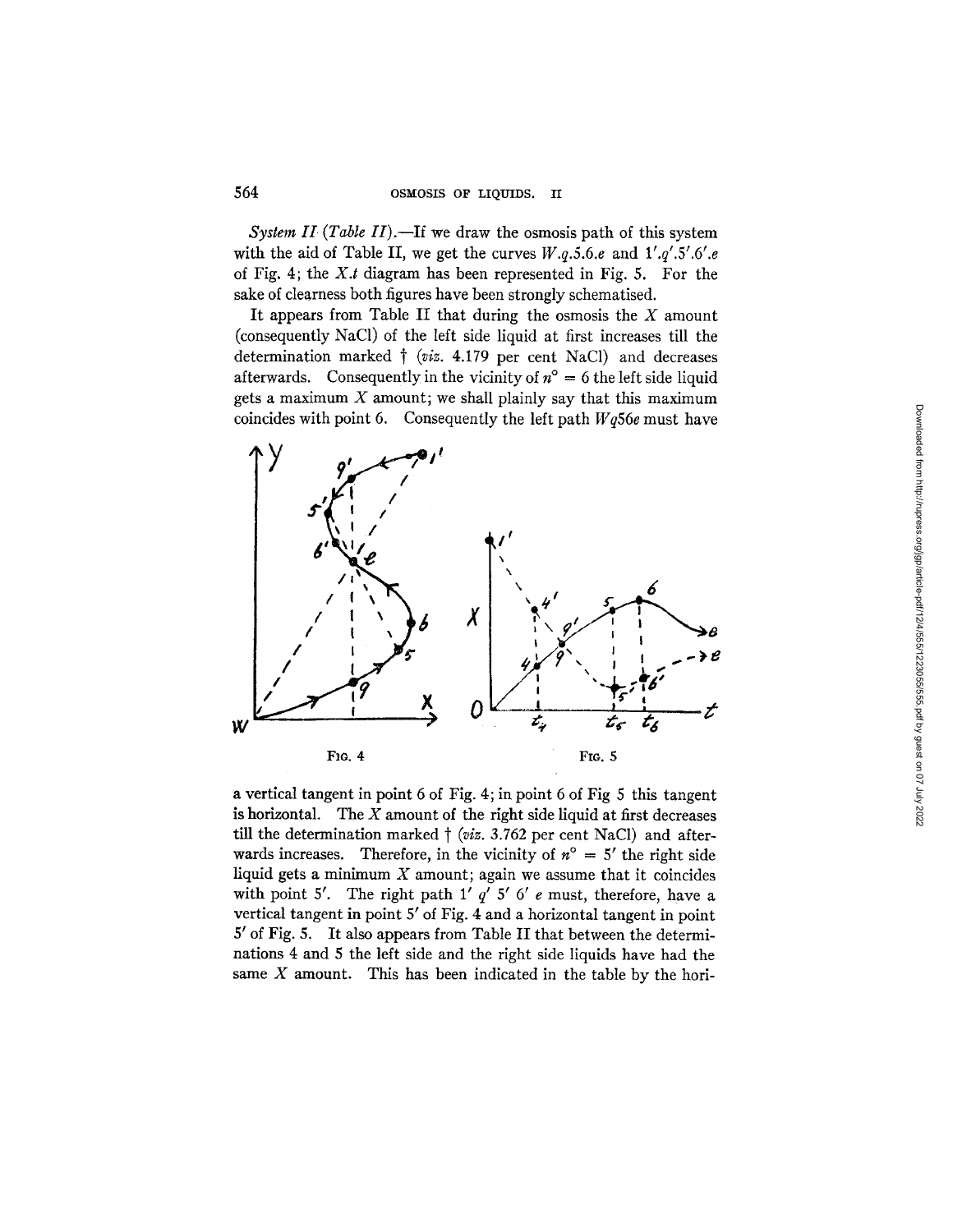zontal lines beside which the letters q and  $q'$  have been placed. Con-. sequently in Fig. 4 the conjugation line *qeq'* is vertical; of course in Fig. 5 q and *q'* are situated in the point of intersection of the two curves.

It appears from Table II or Fig. 4 that the changes of the  $Y$  and  $W$ amounts *(viz.*  $Na<sub>2</sub>CO<sub>3</sub>$  and  $H<sub>2</sub>O$ ) during the total osmosis may be represented by

$$
\begin{array}{ccc}\n Y & W \\
\uparrow & \downarrow & \uparrow \\
\end{array}
$$
\n(13)

just as in system I the liquids, change their  $Y$  and  $W$  amounts normally.

The  $X$  amount, however, changes in an absolutely different way from that in system I; we see this at once from the  $X.t$  diagrams (Figs. 3 and 5) and from the osmosis paths (Figs. 2 and 4). As long as the system remains in the part  $Wq$  (and  $1'q'$ ) of its path, the X amount on the left side of the membrane is smaller than on the right side; as during the osmosis it increases on the left side and decreases on the right side, we consequently have the symbol:

$$
Wq (1'.q') \qquad \uparrow < \downarrow \qquad \text{(Figs. 4, 5)} \tag{14}
$$

So in this part of the path the X amount changes as in system I *viz.*  normally-normally.

If, however, the left side liquid comes in  $q$  and the other consequently in  $q'$ , both get the same X amount. As this increases on the left side of the membrane and decreases on the right side, we represent it by:

 $\sim$   $\sim$ 

 $\sim 10^{-11}$ 

$$
q(q') \qquad \ast \uparrow \Longrightarrow \qquad (\text{Figs. 4, 5) \qquad (15)
$$

As we may consider the change on both sides of the membrane as abnormal, an asterisk has been placed with both arrows.

So here we have the same  $X$  amount on both sides of the membrane; during further osmosis this changes again, becoming equal once more in point e at the end of the osmosis.

When the system is in part  $q5$  (and  $q'5'$ ) of its path, then the X amount on the left side is greater than that on the right side. As,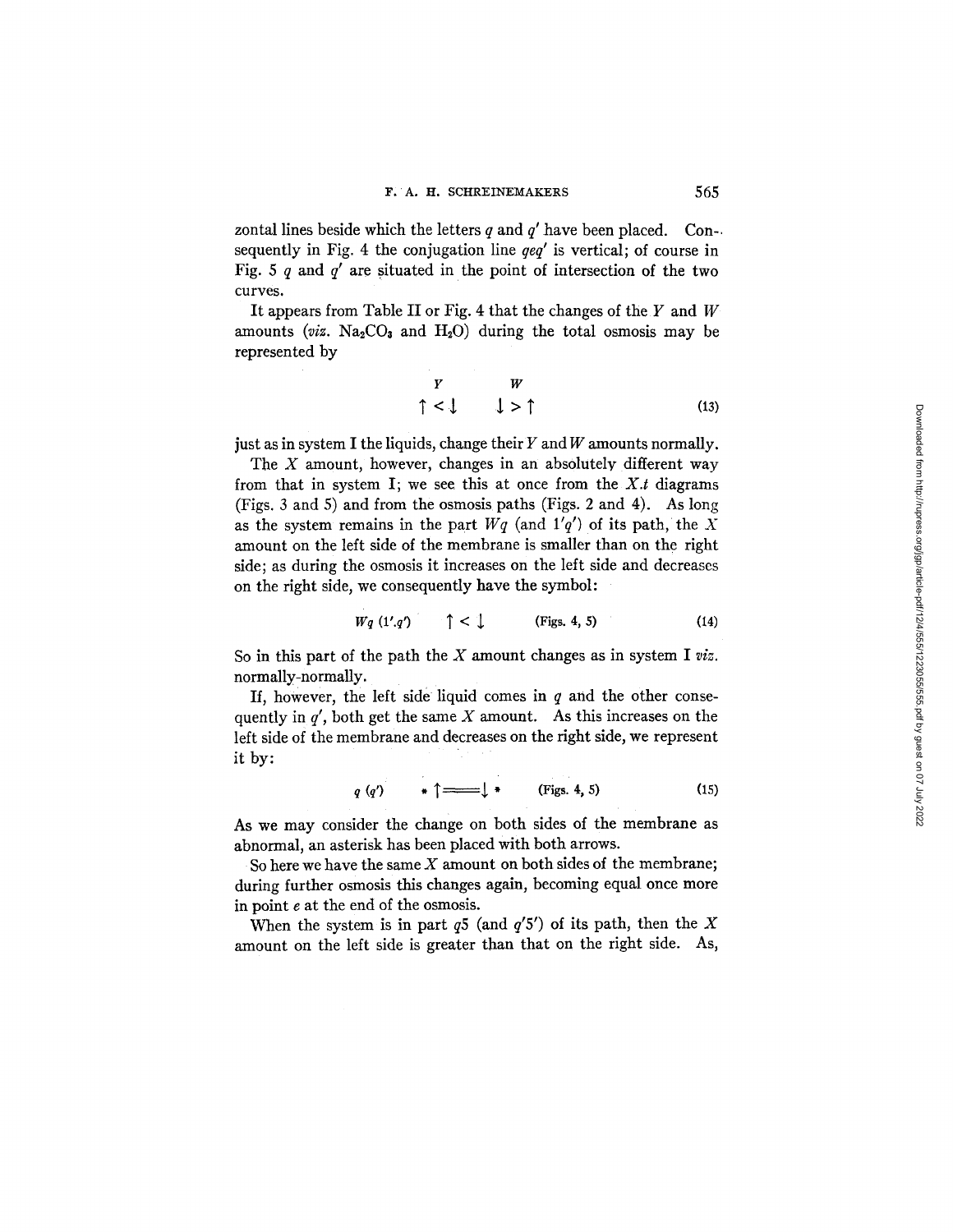however, it is still increasing on the left side and decreasing on the right side, we have the symbol:

$$
q5 (q'5) \qquad \bullet \uparrow \gt \downarrow \bullet \qquad \text{(Figs. 4, 5)} \tag{16}
$$

Consequently the  $X$  amount changes abnormally here on both sides.

When the system is in point  $5$  (and  $5'$ ) then the  $X$  amount on the right side of the membrane *(viz.* in point 5') is a minimum; therefore, this  $X$  amount does not change in an infinitely small time  $dt$ ; on the

|         |                 | $\mathbf{v}$ | 77               | W                |
|---------|-----------------|--------------|------------------|------------------|
| $W_{q}$ | $({\cal W}q')$  |              |                  | $\epsilon$       |
| 45      | (q')<br>(q'5')  | --<br>۰      | 66<br>$\epsilon$ | $\iota$          |
| 5.6     | (5')<br>(5'.6') | ۰,<br>sk.    | 44<br>$\epsilon$ | 44<br>$\epsilon$ |
| 6       | (6')            |              | 44               | $\epsilon$       |
| 6.6     | (6'.e)          |              | $\mathcal{U}$    | $\epsilon$       |

| SCHEME II. |  |  |
|------------|--|--|
|------------|--|--|

left side of the membrane it increases, however. We represent this by:

$$
5(5') \qquad \bullet \uparrow > | \bullet \qquad (\text{Figs. 4, 5}) \tag{17}
$$

in which the dash indicates that the right side X amount does not change in a time  $dt$ .

When the system is in part 5.6 (and  $5'$ .6') of its path, the  $X$  amount increases on both sides. Consequently we have the symbol:

$$
5.6 (5.6') \qquad * \uparrow > \uparrow \qquad \text{(Figs. 4, 5)} \tag{18}
$$

Consequently, the  $X$  amount changes abnormally here on the left side and normally on the right side.

If we also consider the system in point 6 (and  $6'$ ) and in part 6.e (and 6'.e) of its path and combine all symbols, we get scheme II. From this we learn among other things the following: At the beginning of the osmosis the  $X$  amount of the left side liquid is smaller, afterwards  $(in q and q')$  equal, next larger and at the end of the osmosis (point e) again equal to that of the right side liquid. The  $X$  amount of the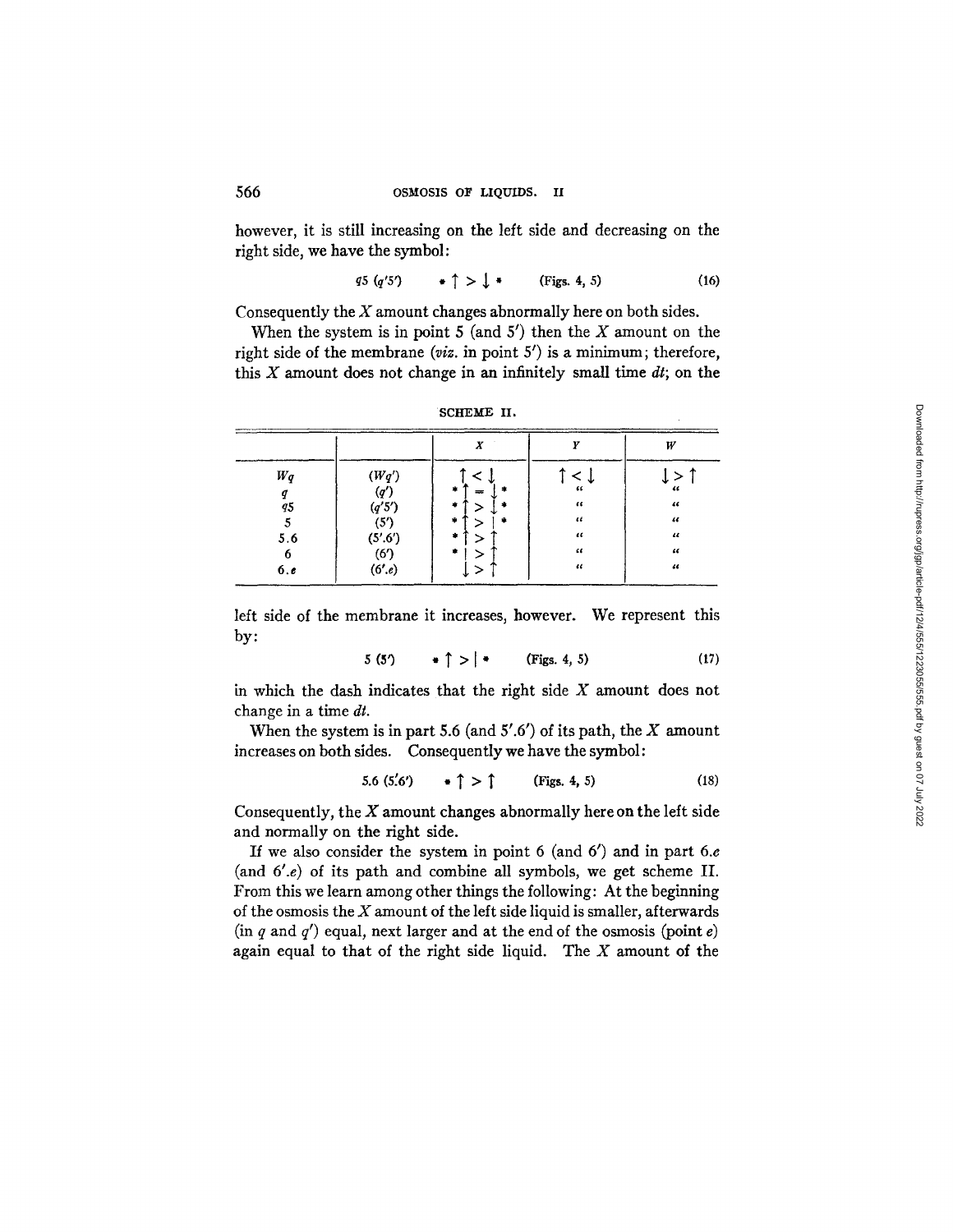left side liquid increases, beginning at point  $W$  as far as 6, and decreases afterwards as far as  $e$ . The  $X$  amount of the right side liquid decreases, starting from point  $1'$  as far as  $5'$ , and increases afterwards as far as  $e$ . The  $X$  amount of the left side liquid changes abnormally from  $q$  to 6, for it increases, although it is already greater than that of the other liquid. The  $X$  amount of the right side liquid changes abnormally from  $q'$  to 5', for it decreases although it is already smaller than that of the other liquid. On part 5.6 (and  $5'$ .6') of the path the X amount increases on both sides of the membrane.

*System III (Table III).*—In many respects this system resembles the preceding one, the following things namely appear from Table" III. Between the determinations  $7$  and  $8$  the liquids get the same  $X$ amount; the  $X$  amount of the left side liquid becomes a maximum in the vicinity of the liquid marked  $\dagger$  (*viz.* 5.666 per cent NaCl); the X amount of the right side liquid becomes a minimum in the vicinity of the liquid, marked  $\dagger$  (*viz.* 5.260 per cent NaCl). For all that, there is a great difference between both systems. For in system II, first the right minimum occurs and afterwards the left maximum; during the osmosis in system III we have just the reverse, for here the left maximum occurs first and afterwards the right minimum. Consequently, system III may indeed be represented schematically by Figs. 4 and 5, if we interchange the places of maximum and minimum with respect to one another. The scheme of this system, which the reader may easily deduce himself, contains also symbols different from those in scheme II.

Besides the paths discussed above, we have determined those of other systems:

$$
Water \mid L_1' \tag{19}
$$

In Table IV the composition of the liquid  $L_1'$  of eight systems is found. The complete tables of the systems 1 (I), 4 (II) and 6 (III) are found in Tables I, II and III respectively; if any one should be interested in the other tables, I shall be pleased to forward them. The form of the path has been indicated under "type"; I means a form as in system I, etc. As in II and III, the systems 7 and 8 have a maximum in their left side path and a minimum in their right side path; as they occur, however, almost at the same time, it is difficult to say whether they belong to II or to III.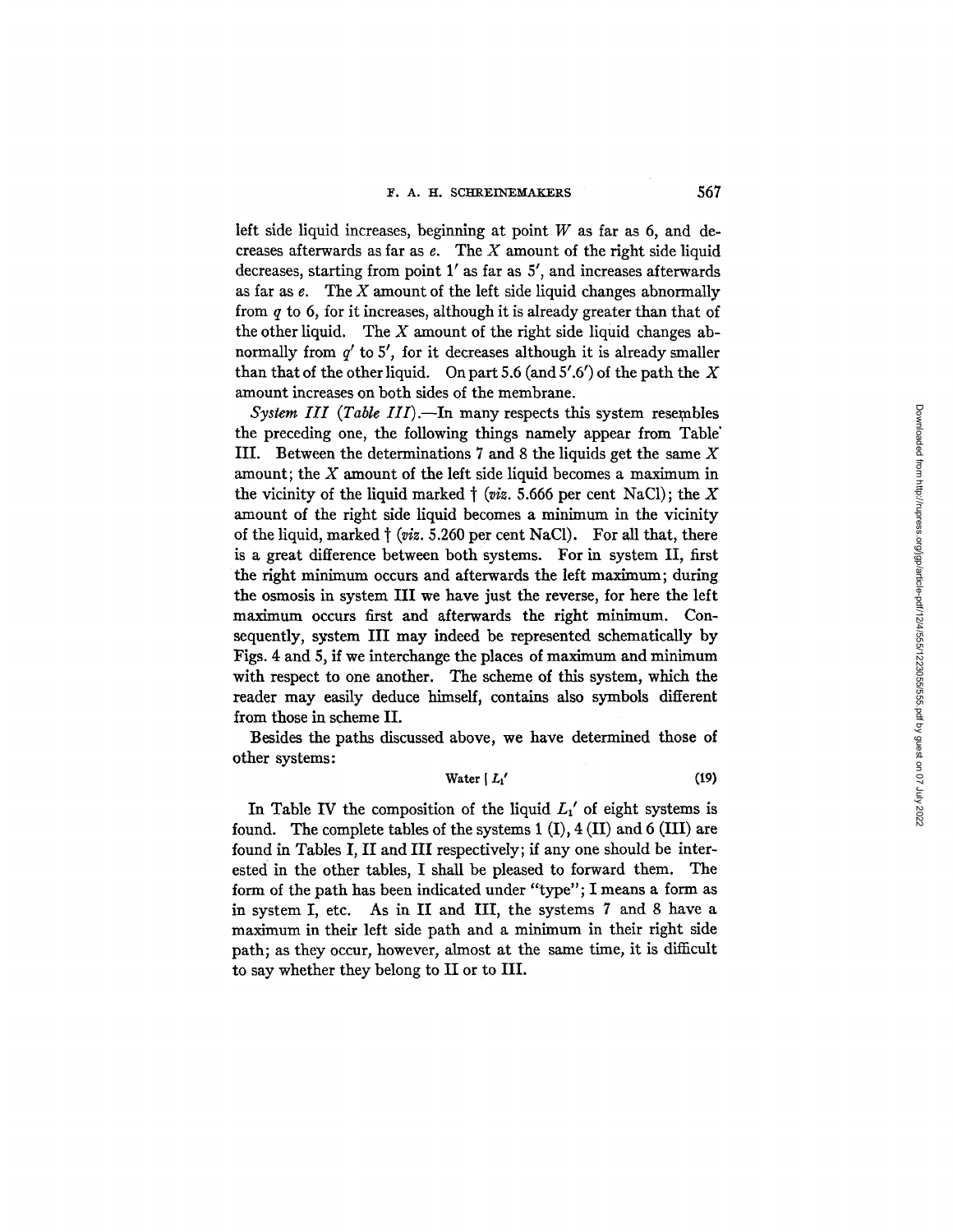In these systems we have used two membranes  $H$  and  $W$  (no attention should be paid to the small letters *a, b,* etc. in Table IV): both consisted of a piece of pig's bladder;  $H$ , however, was of another bladder than bladder VI. It appears from Table IV that the paths of the eight systems (19) belong to three different types; consequently we put the question: what is the cause?

Of course the form of the path depends on the composition of liquid  $L_1$ , consequently on the position of point 1' in the diagram. However it appears from the table that  $L_1'$  has almost the same composition in the systems 1 and 4: yet the type of both paths is different. We see the same thing for the systems 3 and 6 and also for 3 and 7. We have already seen that the form of the path depends on  $n_1:n'_1$ ; this influence, however, has been eliminated here as much as possible.

As has been discussed above, the form of the path, however, depends also on the membrane. It now appears from Table IV that type I occurs in all systems  $(viz. 1-3)$  in which bladder  $H$  has been used and type II or III in all systems in which bladder VI has been used. Consequently this makes it probable that the cause of this phenomenon must be looked for in a difference between the bladders H and VI.

This shows that the nature of the membrane influences the form of the path; later on we shall see this confirmed by other examples. If we bear in mind that all sorts of influences *(e.g.* the action of the diffusing substances, age, hysteresis, etc.) may modify the nature of the membrane (permeability, adsorptive capacity, etc.) it becomes clear that, even when using apparently the same membrane, the type of the osmosis path may differ.

The question then arises in which direction do these substances  $X$ ,  $Y$  and  $W$  diffuse through the membrane? Although we shall not discuss this question until a later communication I wish to emphasize the point that great care must be used. Let us take *e.g.* scheme II or Table II which obtains for system II. We see from them that the Y amount of the left side liquid increases perpetually whereas that of the right side liquid decreases. If we should deduce from this that during the osmosis Y (Na<sub>2</sub>CO<sub>3</sub>) diffuses perpetually towards the left, our conclusion would not be based on a single ground; it may be wrong as well as right.

This appears at once when we consider *e.g.* the change of the X